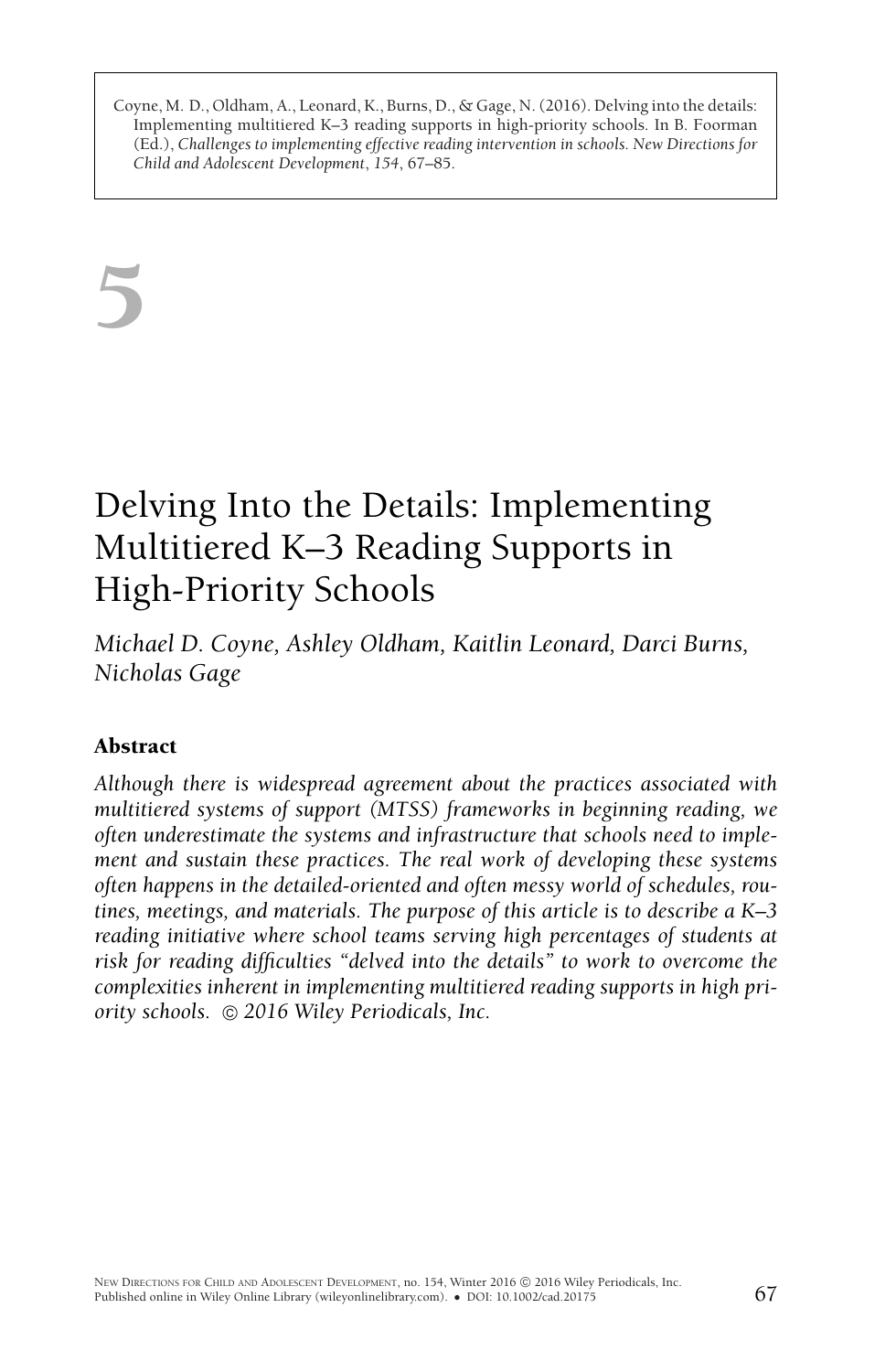Schools are increasingly implementing multitiered systems of support (MTSS) frameworks with the goal of providing more effective begining reading instruction to all students, especially students at risk for experiencing re (MTSS) frameworks with the goal of providing more effective beginning reading instruction to all students, especially students at risk for experiencing reading diffculties (Gersten et al., 2009; Samuels, 2011). MTSS efforts in education have been informed by prevention models in public health, and are characterized by a continuum of increasingly more intensive intervention based on students' level of risk and instructional needs with the goal of preventing or ameliorating the effects of early-reading risk (Fletcher & Vaughn, 2009; Lembke, McMaster, & Stecker, 2010).

Although there are many different versions of MTSS frameworks (often called Response to Intervention or RtI), there are common practices that are consistent across MTSS models for beginning reading (Fuchs & Fuchs, 2009; National Center on Response to Intervention, 2010). These include (a) establishing strong instructional leadership and coordinating efforts at the school level, (b) providing high-quality core classroom reading instruction to all students, (c) using data to inform instructional decisions, and (d) providing small-group interventions at increasing levels of intensity to students based on their response to core instruction and aligned with their instructional needs.

Although there is widespread agreement about these common practices associated with MTSS frameworks in beginning reading, we often underestimate the supports that schools need to build systems and infrastructure to implement and sustain these practices (Simmons, Kuykendall, King, Cornachione, & Kameenui, 2000). The real work of developing these aligned and coordinated systems often happens in the detailed-oriented and often messy world of schedules, routines, meetings, and materials (Jones, Burns, & Piri, 2010). For example, Harn, Chard, Biancarosa, and Kame'enui (2011) found that alignment and coordination of instruction across tiers were associated with meaningful increases in reading achievement. At-risk students in this study performed substantially higher when the MTSS systems were aligned, coordinated, and collaborative.

The purpose of this article is to describe a K–3 reading initiative where school teams serving high percentages of students at risk for reading diffculties worked to overcome the complexities inherent in implementing multitiered reading supports in high-priority schools. After describing the K–3 reading initiative, we provide an overview of essential MTSS practices. Then we describe the challenges associated with implementing these practices in real-world, high-priority schools. We focus on stumbling blocks the crucial barriers that often prevent schools from fully implementing these practices. We frame these barriers through statements that capture the central challenges schools face when establishing MTSS practice. We then provide examples of how schools involved with the K–3 reading initiative delved into the details to move past barriers and build the systems and infrastructure to implement a comprehensive MTSS framework fully, with fdelity and consistency.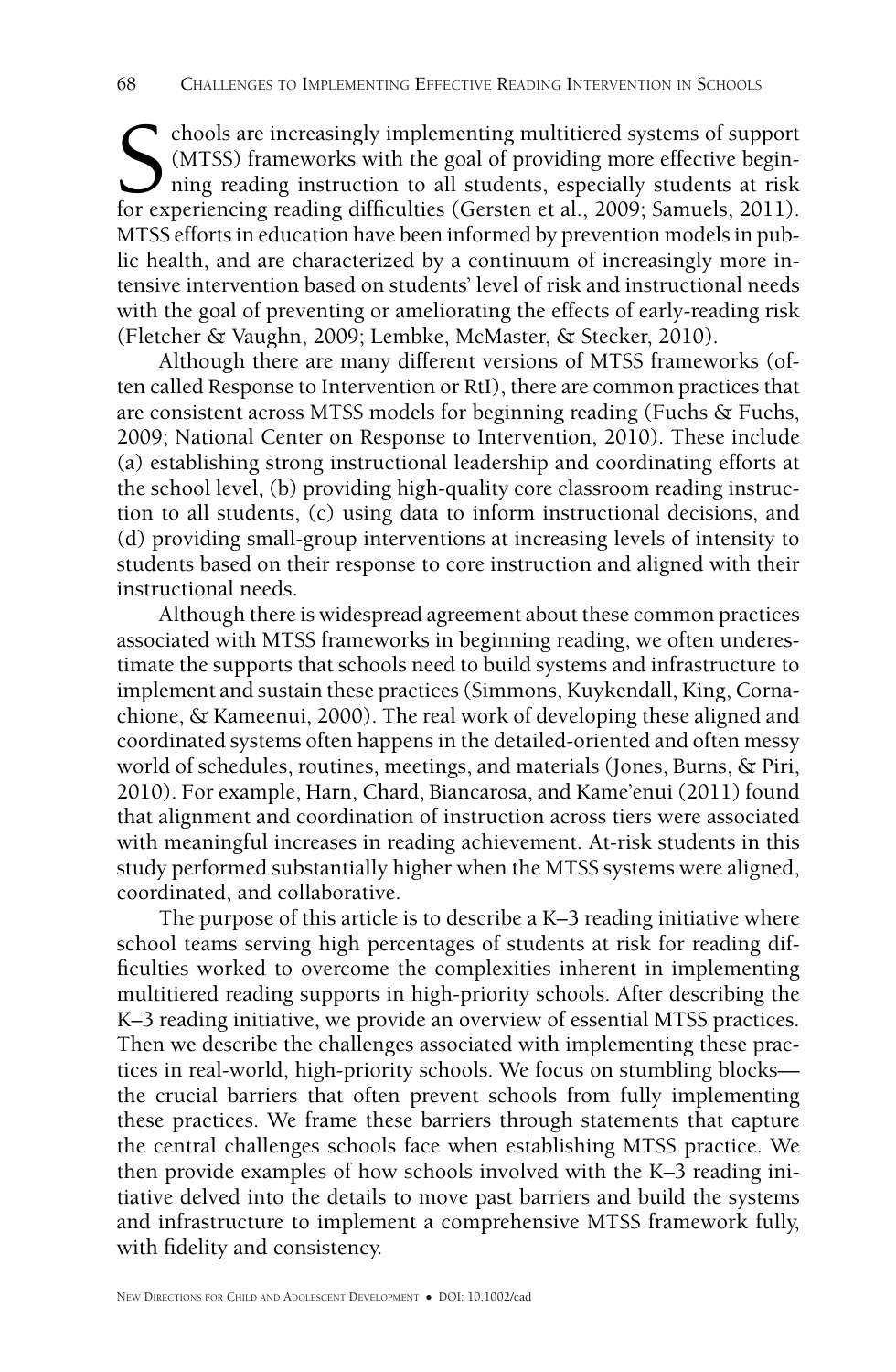#### Figure 5.1. Essential Features of MTSS K–3 Reading Model

<span id="page-2-0"></span>

| <b>MTSS K-3 Reading Model</b>                                                                                                                        |
|------------------------------------------------------------------------------------------------------------------------------------------------------|
| Commitment to $K-3$ reading as a school's top priority                                                                                               |
| School-wide reading improvement plan                                                                                                                 |
| School literacy leadership team                                                                                                                      |
| Comprehensive literacy assessment system to inform decisions about<br>reading instruction and intervention                                           |
| High-quality classroom reading instruction for all students (Tier 1)                                                                                 |
| Evidence-based supplemental intensive reading interventions for students at<br>risk for reading difficulties (Tiers 2 and 3)                         |
| Ongoing coaching and targeted professional development to support<br>administrator and teacher knowledge of reading research, practices, and systems |
| Parent engagement program                                                                                                                            |

## Overview of the K–3 Reading Initiative

A northeast state department of education funded a pilot K–3 reading initiative designed to implement a K–3 MTSS model in high-priority school. The overall goals of the pilot initiative were to implement and evaluate a fully specifed school-wide multitiered K–3 reading school improvement model in select schools. Based on the lessons learned from the pilot and evaluation results, the model was refned and expanded to other schools and districts in the state.

Districts that served large percentages of students at risk for reading diffculties nominated schools to participate in the pilot K–3 reading initiative. Participating schools were selected based on their high need and demonstrated commitment to implement the MTSS model. Four schools from four districts participated in the multiyear implementation of the pilot initiative. These schools served an average of 427 students in each grade K– 3, of which 67.2% were Hispanic, 16.7% were African-American, and 12.9% were White. On average, 83.7% of the students in the schools received free or reduced lunch, and 33.5% received English language services. Participating schools received professional development, interventionist support, and assistance from expert external coaches to implement the K–3 reading MTSS practices and systems. Essential features of the K–3 MTSS model are presented in Figure [5.1.](#page-2-0) Evaluation results of the pilot suggested that there were positive effects on student literacy achievement and that these effects increased across multiple years of implementation (Dougherty, Coyne, Oldham, & Sugai, 2016; Leonard, Coyne, Oldham, Burns, & Gage, 2016). We use the experiences of these four schools that participated in the K–3 MTSS pilot to describe how teams had to delve into the details to implement effective MTSS practice and systems fully.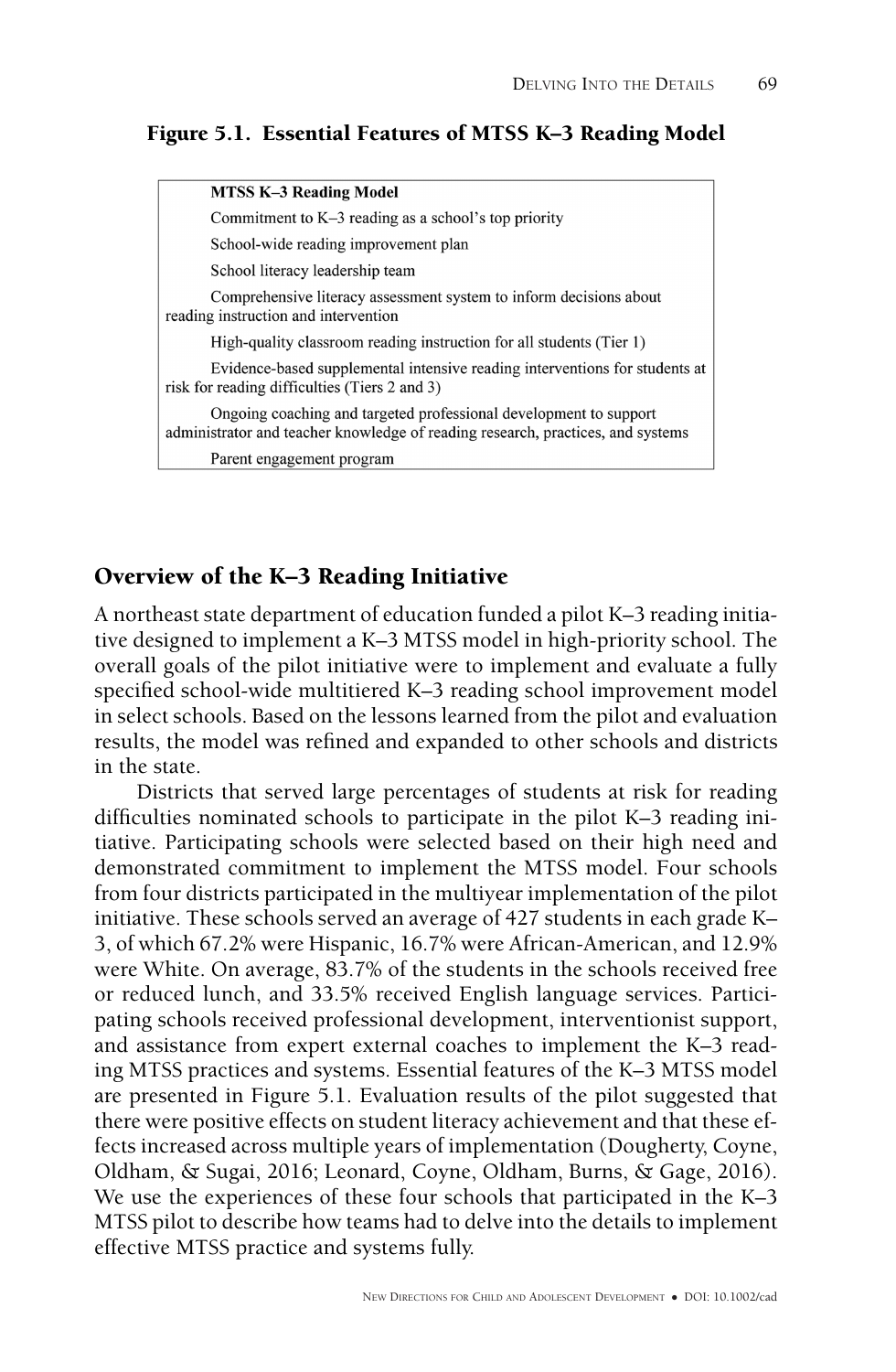# Delving Into the Details

MTSS practices appear straightforward when in reality they are complex (Coyne, Kame'enui, & Simmons, 2001; Harn et al., 2011) especially in high-priority schools that often have limited resources and serve large percentages of students who are at signifcant risk for developing reading diffculties. In our experience, schools understand the importance of establishing the essential practices associated with MTSS frameworks. For example, there is very little disagreement about the need for high-quality classroom reading instruction, data that inform instructional decisions, and intervention options for students who require reading supports at higher levels of intensity. The challenge for schools, however, is to move from talking about these practices at a broad conceptual level to developing systems, organizational structures, and routines that are aligned, coordinated, and implemented consistently (Fixsen, Naoom, Blase, Friedman, & Wallace, 2005; ´ Harn et al., 2011). In order to implement this type of system change within schools, high levels of communication, engagement, and feedback are necessary in order to move beyond barriers to sustained solutions.

In many cases, schools begin developing an MTSS model but then reach a critical point, where their efforts are impeded by structural and procedural barriers that prevent them from fully establishing essential practices. This is the stumbling block, and the challenge for schools is to move beyond this point to ensure that MTSS practices are implemented completely with consistency and fdelity. To overcome barriers and move past the stumbling block, teachers need to address diffcult questions and grapple with small but important details. Teachers need to delve into the details, which is an apt metaphor for the hard work that schools need to engage in to build an effective MTSS model. MTSS K–3 reading stumbling blocks and solutions are summarized in Figure [5.2.](#page-4-0) The alternative is troubling. There is growing evidence that less than full or complete implementation of MTSS practices may not result in improved student outcomes (Balu et al., 2015). Therefore, for MTSS frameworks to be effective, delving into the details appears to be necessary.

# Literacy Leadership

Strong instructional leadership is essential for successful MTSS implementation. In order for schools to implement an effective beginning reading model fully, schools need to build strong leadership teams and corresponding routines to guide their work (Jones et al., 2010). Leadership teams develop a comprehensive school-wide literacy plan (Kame'enui, Simmons, & Coyne, 2000) and develop the structures and routines necessary to implement the MTSS plan. School-wide literacy plans help to guide schools in establishing goals, objectives, and activities that are aligned to critical areas of beginning reading instruction, assessment, and intervention.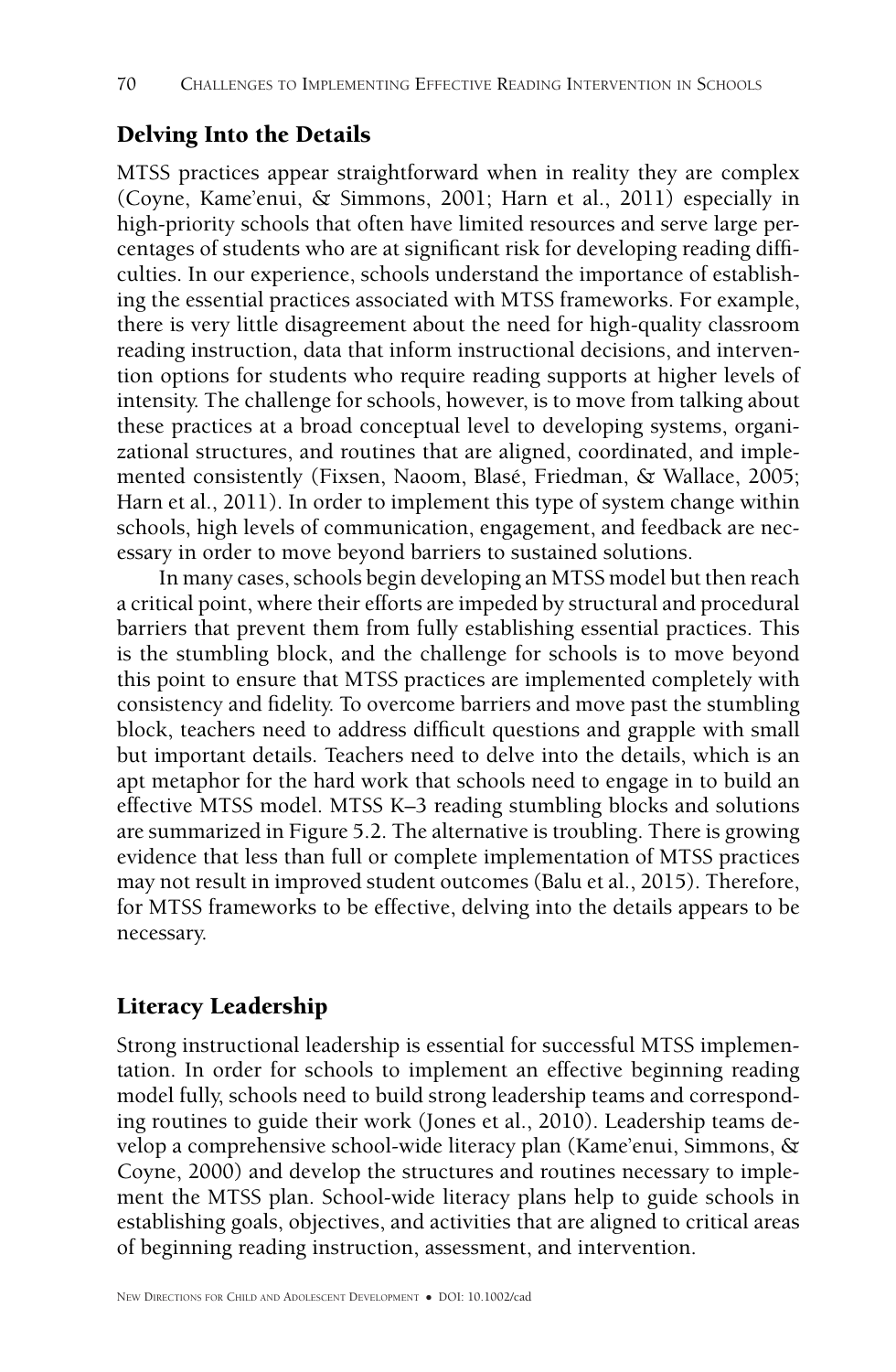### Figure 5.2. MTSS K–3 Reading Stumbling Blocks and Solutions

#### <span id="page-4-0"></span>**Literacy Leadership**

Stumbling block: "We have an MTSS plan, but it doesn't guide our day-today reading practice."

Solutions:

Representative and empowered leadership team committed to regular meetings, consistent routines, and clear communication.

Useful and dynamic literacy plan that includes broad multiyear goals as well as short-term objectives that build and develop over time.

Activity timeline that documents all school literacy activities and includes alignment with specific literacy-plan goals.

#### **High-Quality Classroom Reading Instruction**

Stumbling block: "We have identified a common approach to Tier 1, but it doesn't seem like there is consistency in reading instruction across teachers and classrooms"

Solutions:

Comprehensive published core reading program aligned with Common Core State Standards and program-specific professional development.

Teacher-developed whole-group templates outlining essential components of the core program to guide instruction, ensure consistency, and facilitate coaching.

#### **Using Data To Inform Instruction and Intervention**

"We have useful reading data from our students, but it feels like we are not able to use it to make meaningful instructional decisions for all our students."

Structured data team meetings that include a systematic process for reviewing data and documenting instructional decisions scheduled throughout the school year.

Data-grouping workbooks that compile all reading-assessment data and specific instructional decisions made for each student including instructional focus, instructional materials, grouping and scheduling decisions, and assigned interventionist.

#### Providing Small-Group Instruction and Intervention to all Students

"We have students who need intensive small- group intervention, but now  $what?$ "

Schoolwide block schedule prioritizing reading instruction so that each grade level has a common and consistent time allocated for whole-group classroom reading instruction, small group instruction, and small group supplemental intervention.

Small number of evidence-based interventions aligned across tiers of instruction with program-specific professional development.

Small-group templates outlining essential components of each intervention program, including grouping and dosage decisions to guide intervention, ensure fidelity, and facilitate coaching.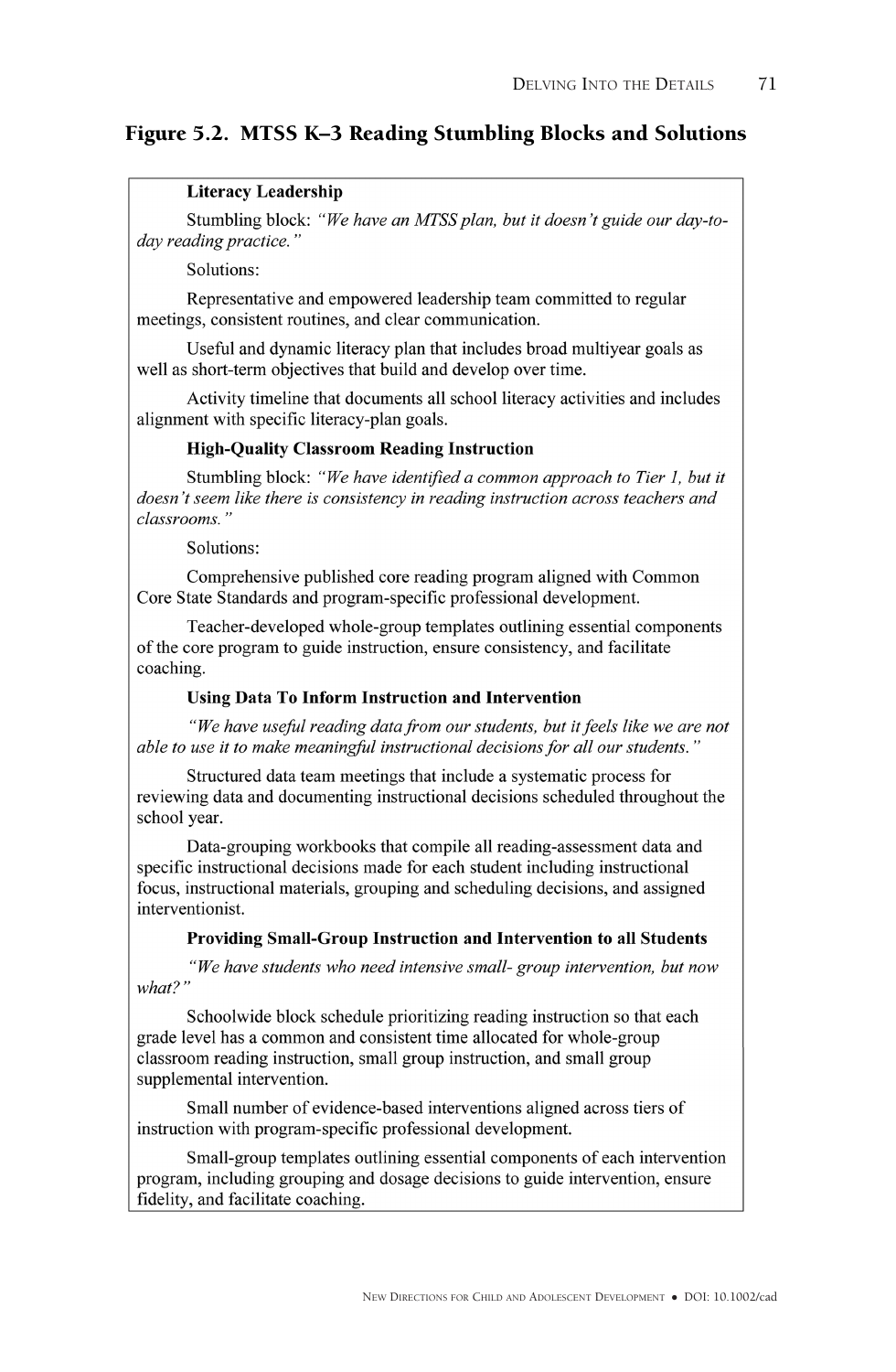In MTSS models, leadership teams meet regularly to evaluate data and engage in problem solving to develop, review, and edit literacy goals and activities throughout the school year. They also create and communicate the systems and routines that serve to guide, direct, and align instructional activities to the school literacy plan. Strong instructional leadership allows schools to move beyond a conceptual level of understanding of MTSS practices to rigorous implementation with high levels of fdelity.

Delving Into the Details. Most schools have an MTSS team and a school-wide beginning reading plan. However, the extent to which these plans actually inform day-to-day reading practice in schools is often limited. One challenge we have observed in our work is the make up of MTSS teams and the manner by which school-wide literacy plans are developed. In our experience, only a few individuals are involved in MTSS leadership and engage in the planning process from inception through implementation through evaluation. Teachers are often left out of the planning process, or are minimally involved. Without distributed leadership and collaboration between grade-level teachers, specialists, administrators, and staff, a school's literacy plan does not represent a mutual blueprint for change, and investment in the plan is often minimal. In fact, many teachers may not even know that a school-wide MTSS leadership team or reading plan exists. A second critical challenge lies in how literacy plans are used in schools. In our experience, school-wide literacy plans often sit in a drawer and are typically only reviewed in the fall and the spring of each year, and thus are not used to guide ongoing instructional practice or decision making.

Although teachers may agree with the broad goals of a school's literacy plan, it isn't a living document that serves as a blueprint that guides and supports their work. Moreover, because there isn't strong, consistent, and distributed instructional leadership, teachers are often left to interpret and implement the plan on their own. This is the stumbling block. The challenge can be summarized by this statement, "We have an MTSS plan, but it doesn't guide our day-to-day reading practice." To move beyond this challenge, schools need a representative and empowered leadership team, a useful and dynamic literacy plan, and systems and routines that ensure the plan informs practice and is implemented with consistency and as intended.

K-3 Reading Initiative Example. All schools participating in the K-3 Reading Initiative established a representative school literacy leadership team, committed to regular meetings, and developed consistent routines for group meetings, communication, and collaboration. The teams included grade-level classroom teacher representatives, school administrators, district administrators, literacy coaches, special education teachers, ELL teachers, and parent representatives. At the beginning of the school year, monthly 2-hr literacy leadership team meetings were scheduled for the whole year. Typically, these meetings were held outside of the contracted school time, and teachers, staff, and parents were paid stipends for their time. Literacy coaches developed highly structured agendas, documented attendance, and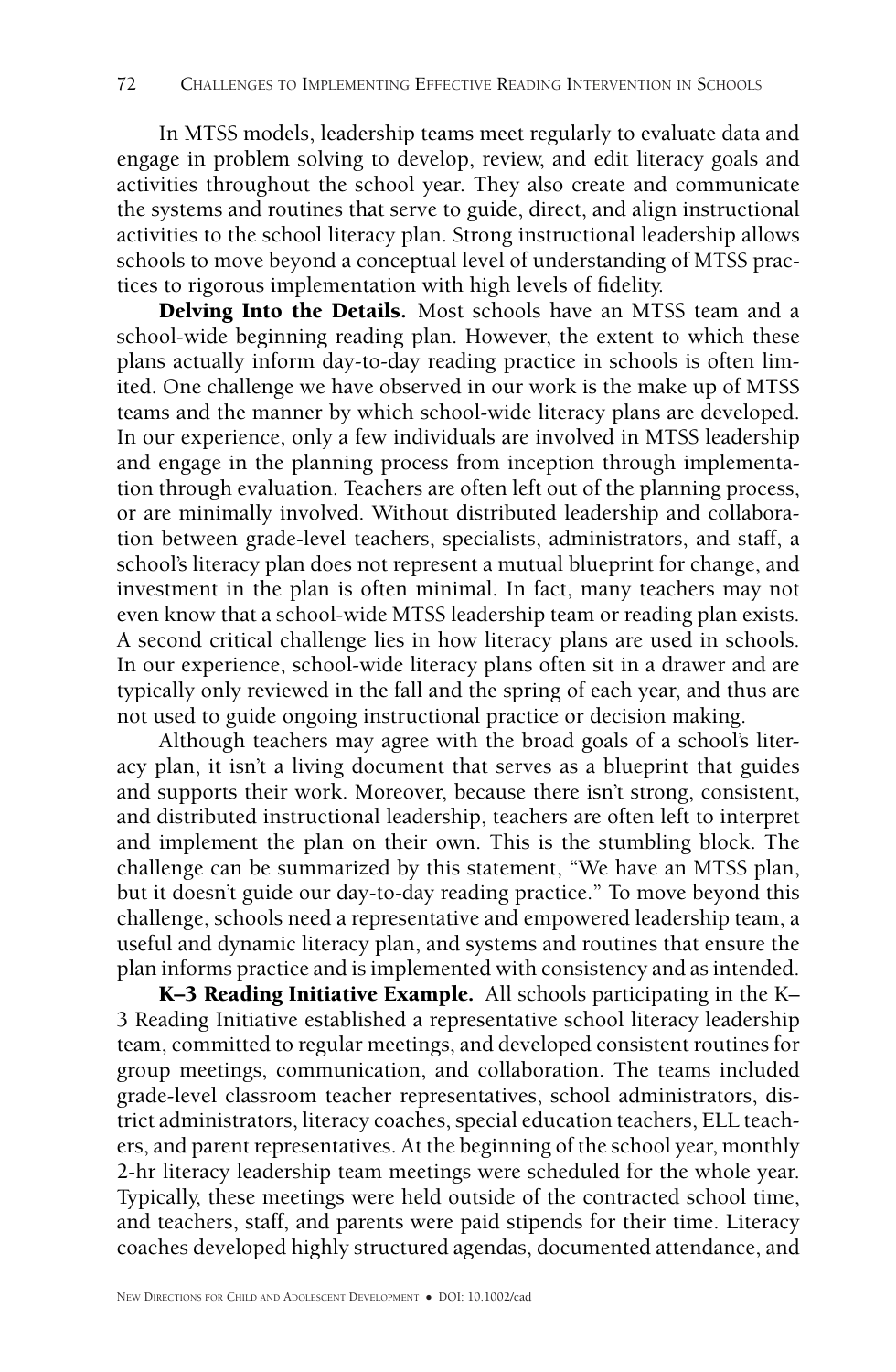took detailed minutes. All literacy team communication and content was organized through a web-based project management application and team members were trained on how to review, upload, and share fles.

The principal task of the school leadership team was to create a comprehensive school-wide literacy plan and coordinate its implementation. Each school developed an in-depth literacy plan with broad common goals as well as specifc objectives. The broad goals remain constant across years of implementation, but the specifc objectives are dynamic and change over time in response to school progress and priorities. Common multiyear goals focused on: (a) developing leadership routines and systems, (b) implementing coordinated multitiered systems of instruction and intervention, (c) providing professional development to build a common knowledge base informed by current reading theory and research, (d) establishing a comprehensive assessment system, and (e) instituting a school–home partnership.

School-wide literacy plans were intentionally designed with multiyear goals that remained constant across years. This is because real and enduring school change takes time. The literacy planning process guides school teams to think strategically about long-term goals and short-term objectives that build and develop over time. For example, in Year 1, an instructional objective related to the goal of building a common knowledge base was to provide teachers with initial professional development related to the basic structures and routines of the core program. In Year 2, the objective was refned to provide teachers with professional development to implement the core program with more precision and responsiveness. By developing a school-wide reading plan that included both broad goals as well as specifc and evolving objectives, schools moved beyond a checklist mentality (e.g., our plan includes assessment, instruction, and intervention). Rather, teachers learned together that a MTSS system for beginning reading is built strategically over multiple years of implementation.

Once schools developed their literacy plans, they built an activity timeline that documented all literacy-related activities that took place in their school as well as how each activity was aligned with a specifc goal in their literacy plan. For each activity, the timeline documented the date, time, topic, materials needed, facilitator, attendees, and most importantly, how the activity supports the literacy plan goals and objectives. Literacy team meetings, early-release days for professional development, and assessment windows were all added to the activity timeline at the beginning of the school year to schedule and protect key activities. Once these activities were agreed upon, the team continued to use the timeline to document these and other literacy activities that occur through the school year. For example, in mid-September, a school completed Dynamic Indicators of Basic Early Literacy Skills—Next (DIBELS Next; Good et al., 2011) training for all interventionists, with DIBELS materials, data entry forms, and stopwatches. This activity aligned with Goal 4, assessment. In mid-February, the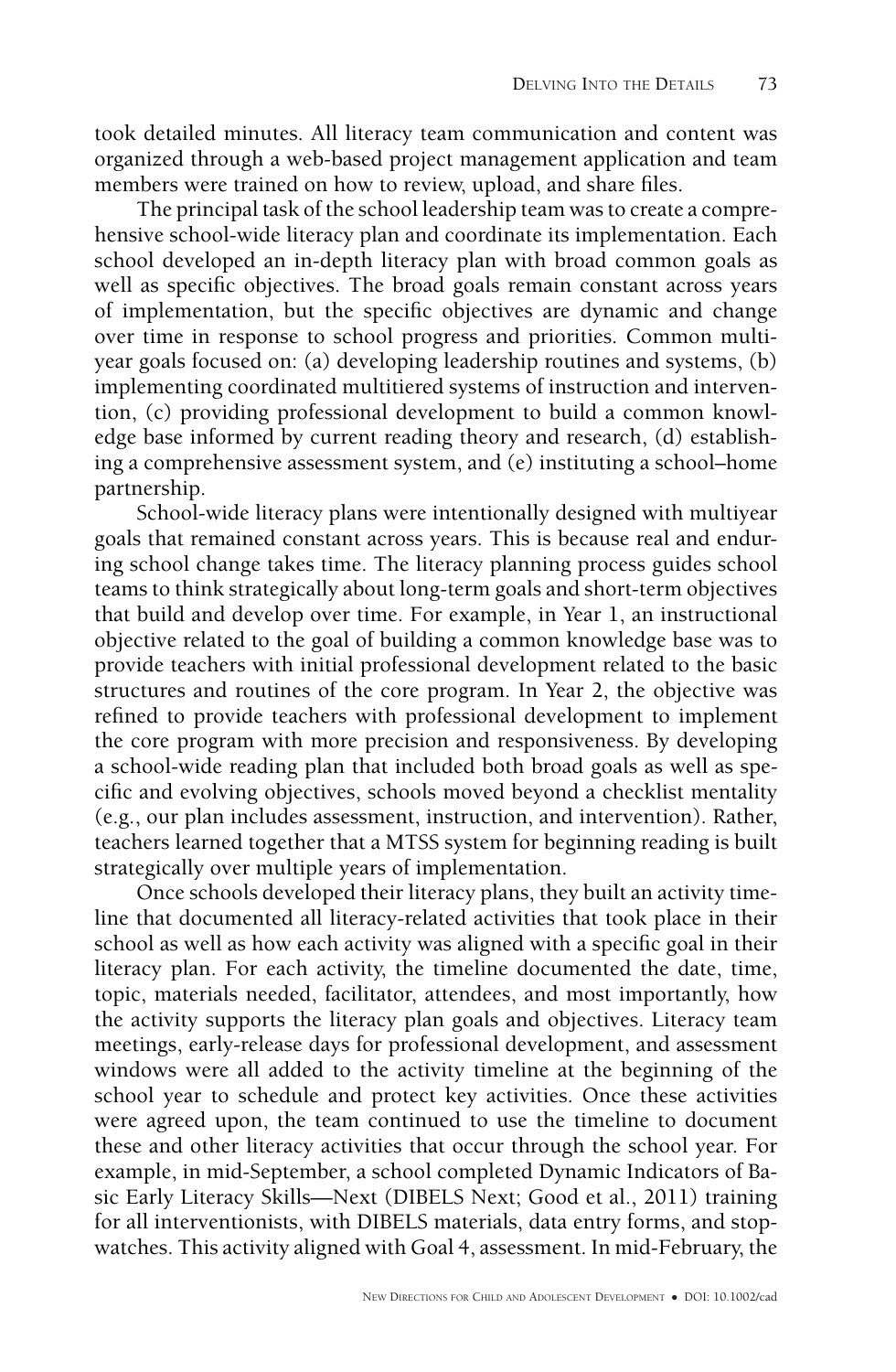same school held a parent engagement night focused on robust vocabulary, aligned with Goal 5—parent engagement. These are just some examples of important activities captured on this timeline. The activity timeline starts as a short document and grows every month as the team works together to implement the MTSS plan. This same school documented over 90 activities related to their literacy plan over the course of the school year, and each activity was linked directly to a goal and objective in the school-wide literacy plan.

Although the activity timeline is simple in form, its impact on practice is signifcant. In our work, we've observed that the activity timeline breathes life into what otherwise could become just another literacy plan buried deep in someone's desk drawer. It facilitates discussions about alignment, progress toward goals, team mission, and planning. The timeline also helps schools identify potentially competing literacy initiatives and helps to guide decisions regarding integrating these initiatives in an aligned, coordinated fashion. When schools use the activity timeline faithfully to schedule and chronicle literacy activities, they create a living fdelity checklist that documents the implementation of their literacy plan. It helps the leadership team to evaluate their work, and provides data that inform ongoing adjustments to the school-wide literacy plan.

## High-Quality Classroom Reading Instruction

The foundation of all MTSS models is high-quality core classroom reading instruction for all students (Al Otaiba et al., 2011; Fien et al., 2015). Classroom reading instruction is referred to as Tier 1 instruction because it is the primary means for delivering comprehensive reading instruction to all students—similar to primary prevention in public health (Baker, Fien, & Baker, 2010). To ensure that students have the opportunity to develop all essential reading skills and strategies, Tier 1 instruction must be comprehensive; it must directly and systematically cover all areas of reading. For example, beginning readers need instruction in the areas of oral language, phonemic awareness, phonics, fuency, and comprehension (National Reading Panel, 2000). Similarly, a school's Tier 1 instruction must be aligned with important state and national curriculum standards such as the Common Core State Standards (CCSS).

Tier 1 classroom reading instruction should be coordinated across teachers and classrooms to ensure that all students have access to the same content and receive a consistent approach to instruction. Because reading skills and strategies develop over multiple years, a coordinated school-wide approach to classroom reading instruction also supports consistency in instructional approach and language as students move across grade levels. Many MTSS models suggest that schools establish a reading block of at least 90 min of classroom instruction per day and protect that time from any interruptions. To ensure high-quality implementation of Tier 1 reading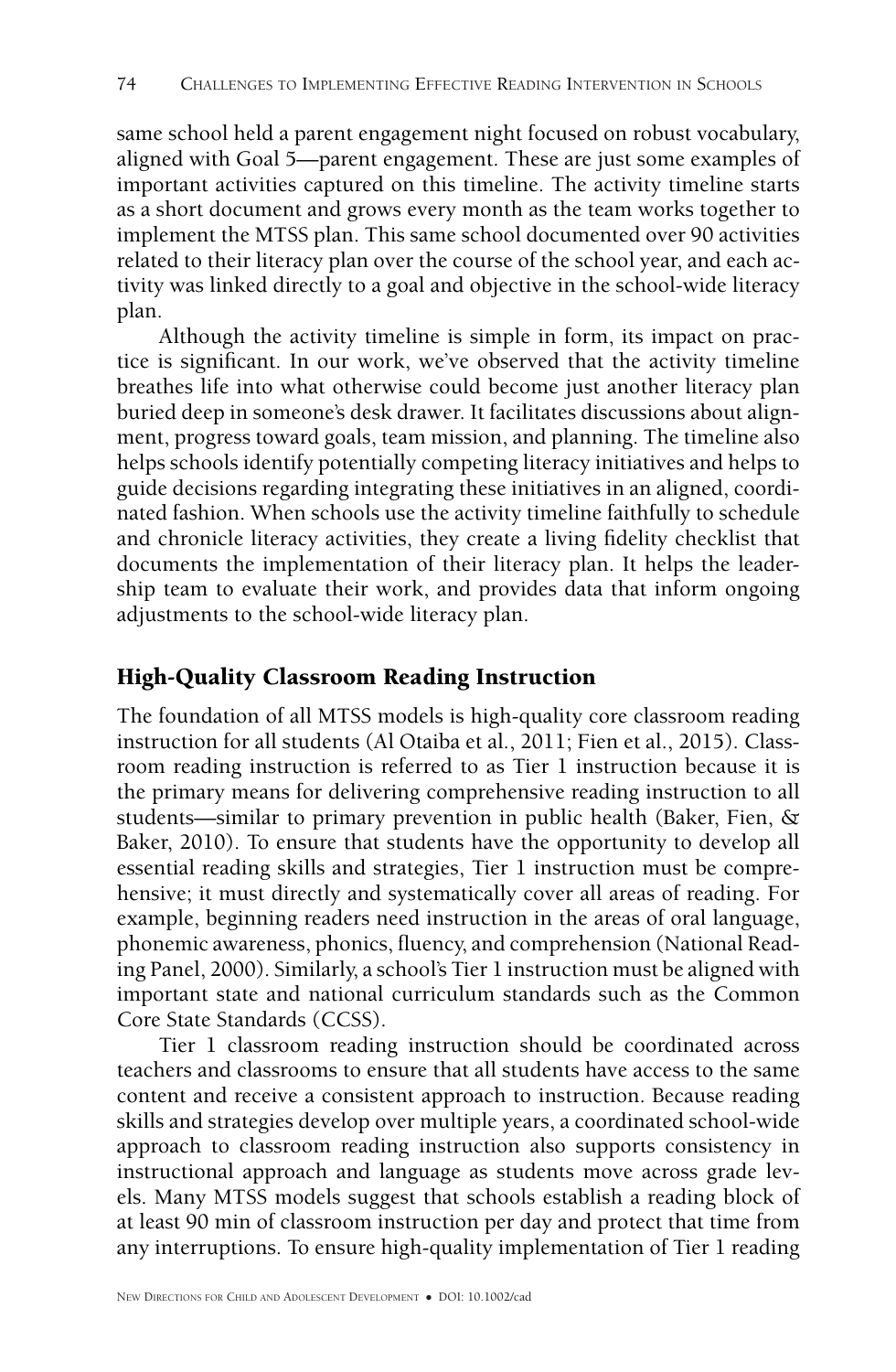instruction, teachers need professional development focused on teaching reading and also ongoing coaching supports.

Delving Into the Details. It is easy to say that all students should receive protected, comprehensive Tier 1 classroom instruction that is aligned to standards and implemented consistently across classrooms. The reality is more diffcult. In our experience, schools often invest signifcant time into developing a Tier 1 curriculum. Teams of teachers write curricular frameworks aligned with beginning reading standards and/or adopt a published core reading program after an extensive review process. Teachers are provided with a wide array of resources and pacing guides to support teaching the curriculum. There is also often initial professional development focused on helping teachers understand the new curriculum. At this point, schools can accurately say that they have developed a comprehensive and consistent approach to providing Tier 1 classroom reading instruction.

Although many schools can identify and describe their approach to Tier 1 reading support, there is often wide variability in how teachers actually deliver reading instruction in their classrooms, and the extent of this variability is often unknown. Moreover, teachers often feel like they don't have a deep understanding of the curriculum and don't feel like they have the guidance or support to implement it as intended. Teacher knowledge and understanding of the underlying principles related to reading instruction and intervention is critical to successful implementation (Fixsen et al., 2005). This is the stumbling block. The challenge can be summarized by this statement "We have identifed a common approach to Tier 1, but it doesn't seem like there is consistency in reading instruction across teachers and classrooms." To meet this challenge, schools need to move beyond just identifying a Tier 1 program or approach, and develop routines and systems to support teachers' implementation of Tier 1 instruction with quality, fdelity, and confdence.

K–3 Reading Initiative Example. Schools participating in the K– 3 Reading initiative adopted published core reading programs that were aligned with the CCSS. However, school leadership teams realized that their teachers would need specifc guidelines and support to implement the important instructional components within the program effectively. Teachers received initial professional development from a program consultant that provided an overview of the program materials and exposed them to all aspects of the program, but deciding which components are essential can be challenging, especially if teachers are left to work on their own. Therefore, grade-level teams worked to develop whole-group templates with the support of the school literacy coach and/or reading specialist. To develop whole-group templates, each grade-level team worked together to determine what teachers should do during Tier 1 whole-group instruction and identify the critical components or the "nonnegotiables." In a sense, the whole-group templates served as a road map to guide teachers through the maze of different materials and activities typically included in published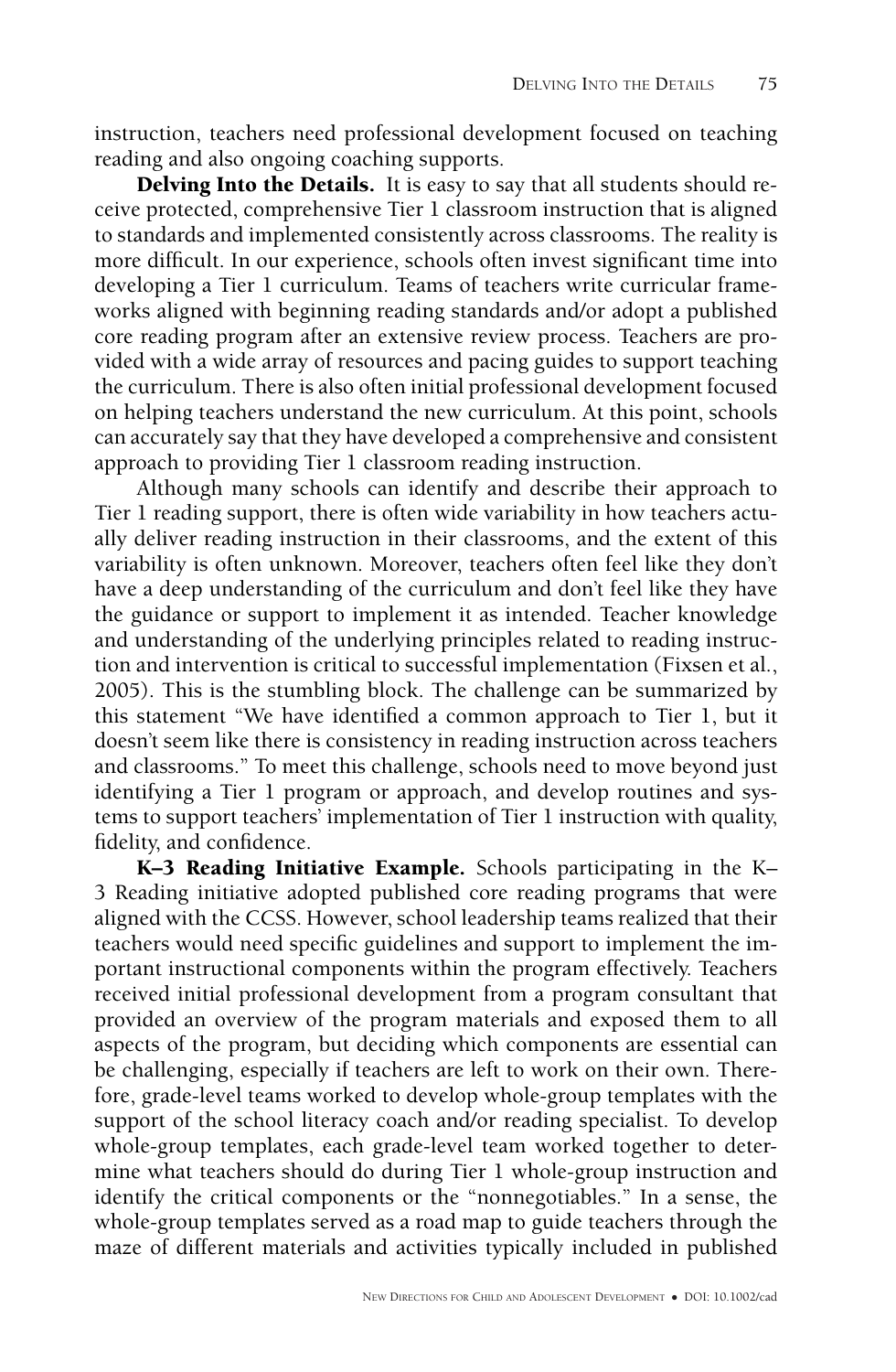core programs and allowed them to focus on teaching essential instructional content.

Teachers taught using the whole-group templates for a month and then met to revisit the plans. Teachers had a chance to discuss what was and wasn't working and then revise the plan. The goal is for an instructional template to always be a working document; it is revisited frequently throughout the school year and should accurately represent what teachers are teaching during Tier 1 instruction. The process of developing and using whole-group templates balances the need for consistency and fdelity of Tier 1 instruction across classrooms with the importance of including teachers as central participants in instructional decision making.

Whole-group templates can also be used to document fdelity and facilitate coaching. Literacy coaches in the K–3 reading initiative used each grade level whole-group reading plan as a fdelity checklist. The coach observed teachers implementing whole-group instruction a minimum of two times during the school year. Because these plans were designed by teachers, observations were perceived as fair and a useful learning experience. After each observation, the coach met with each teacher and provided individual feedback. The teachers appreciated that the professional feedback was tied directly to their practice; topics included implementing explicit routines with fdelity, increasing student opportunities to respond, and optimizing student engagement.

The main purpose for the whole-group templates was for teachers to work together to determine exactly what their Tier 1 instruction looked like to increase consistency, reduce redundancy, and help guide implementation of multiple programs, resources, and materials. This type of intentional planning encouraged teacher collaboration across grade levels and within tiers of instruction. The whole-group templates, observation checklists, and coaching support promoted positive peer collaboration, a collective commitment to consistent implementation of the core curriculum, and thoughtful discussions about fdelity, essential components of classroom reading instruction, and effective teaching. In addition, teachers helped develop professional development topics for the following year based on their experience developing and implementing the core curriculum guided by the whole-group templates.

## Using Data to Inform Instruction and Intervention

Assessment plays a key role in MTSS frameworks and provides schools with the information necessary to align instructional supports with student needs (Kame'enui et al., 2006). In MTSS models, schools collect assessment data for a number of purposes. First, data from screening and benchmark assessments provide teachers with information about the overall success of their MTSS model, the needs of the students in their school, and the level of risk of individual students, particularly students who are performing below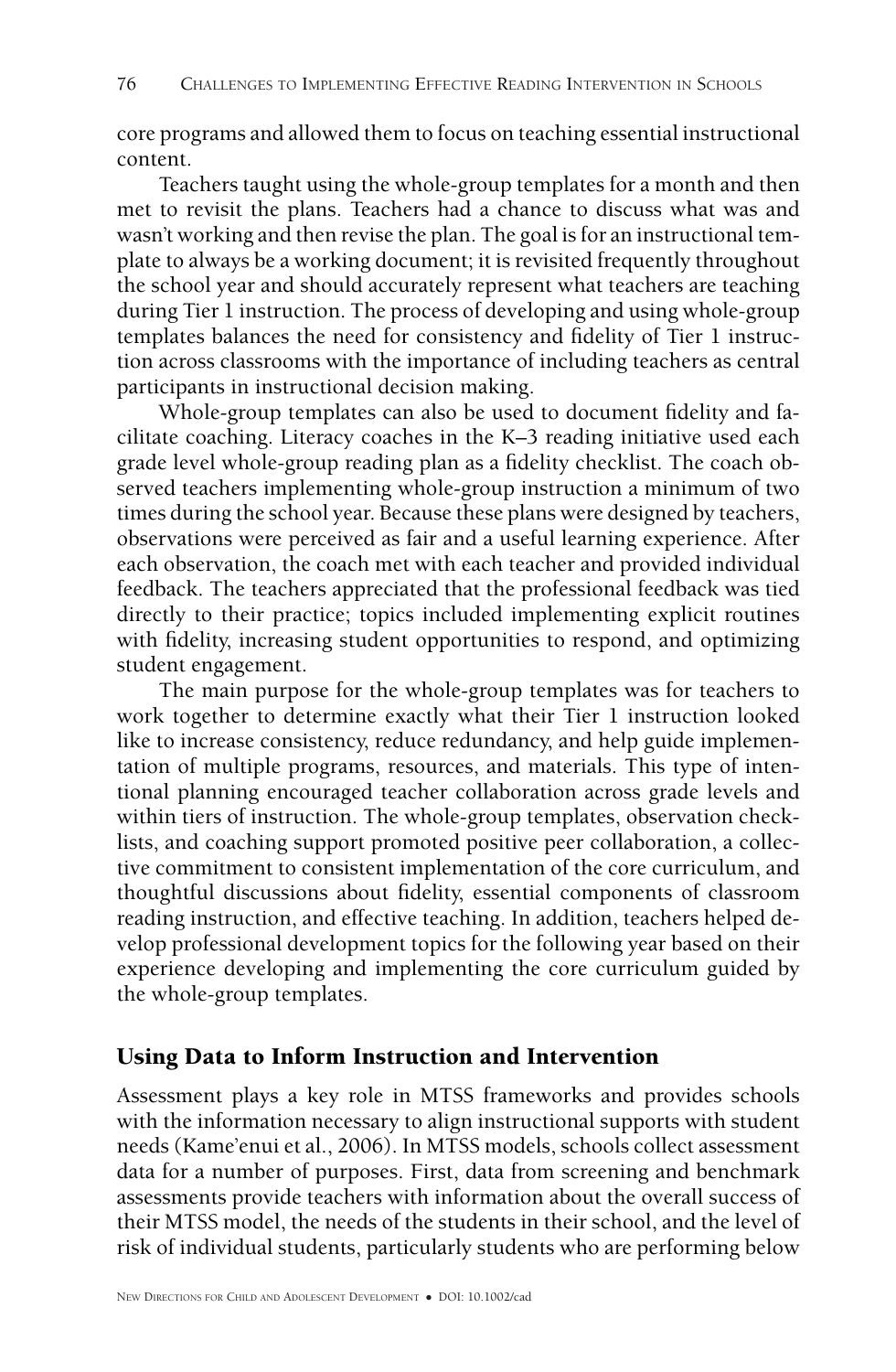grade-level expectations or are at risk for experiencing future learning diffculties (Coyne & Harn, 2006). Screening and benchmark assessments are usually brief and administered to all students at the beginning of the school year, and often also in the winter and spring.

Based on the results of screening assessments, the progress of students who are considered to be at risk for experiencing reading difficulties is monitored frequently, often weekly or monthly. Data from progress-monitoring assessments provide teachers with information about students' response to instruction and whether they are making gains consistent with learning objectives (Coyne & Harn, 2006). Because progress-monitoring assessments are given often, they are short, so that they don't take valuable time away from instruction.

Finally, in MTSS frameworks, schools coordinate data collection procedures across grades and assessment data are organized at the school level. Teachers meet regularly to interpret reading assessment data in school or grade-level data teams. Ultimately, results from different assessments inform a school's reading instruction and intervention.

Delving Into the Details. Assessment data are only useful when they answer important questions and inform instructional decision making. Therefore, the essential issue is whether schools actually make important decisions about instruction based on reading assessment data. The challenge is not that schools don't collect useful data about students' reading achievement. Often, schools have adopted comprehensive and technologically advanced commercial data systems that include valid and reliable measures for screening, diagnosis, and progress monitoring that are able to generate many different types of data reports for different purposes. Similarly, schools usually have established data teams that meet regularly to review student data.

The challenge is using the data. This includes knowing the right questions to ask about students' reading achievement, and knowing how to interpret data to answer those questions. For example, data from screening and benchmark assessments answer questions like "What are the reading instructional needs of our students?" and "Which students are at risk and require more intensive intervention to accelerate reading growth?" Data from progress-monitoring assessments answer questions like "Are individual students making sufficient progress to meet important reading goals?" and "Is our reading instruction working?" Teachers can make informed decision about instruction only when they are able to answer questions like these for *all* students, and for *each* student.

To add to this challenge, school are often overwhelmed by the amount of assessment data they have. For example, what makes commercial data systems so useful also makes them unwieldy—multiple options for collecting and reporting data. In many cases, schools can generate an almost unlimited number of different data reports, and understanding how to interpret and use these reports is challenging. In addition, schools often collect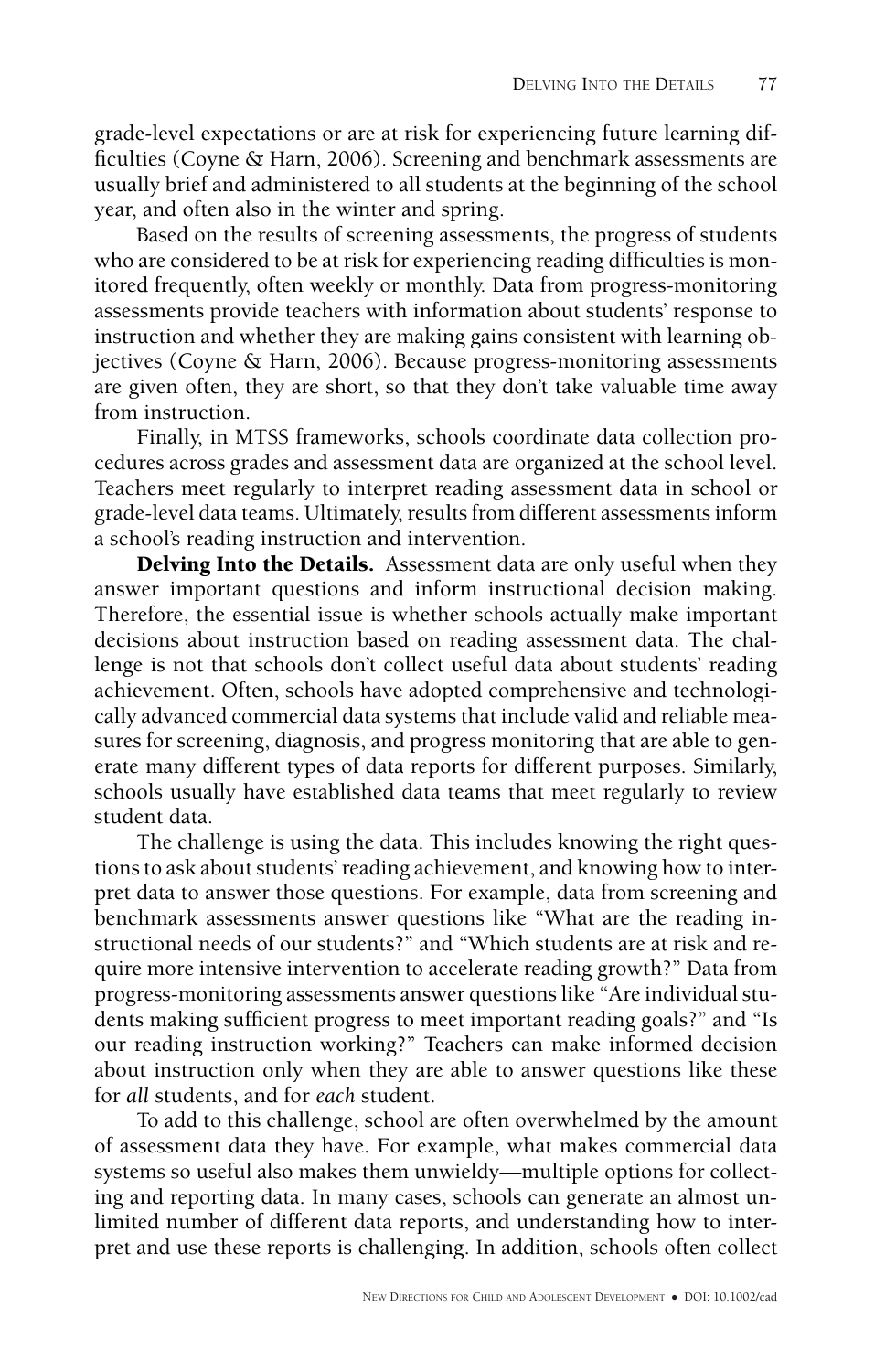other types of reading data. These could include state- or district-required assessments or other assessments that a school has developed or adopted. Finally, although schools have data teams, these teams often meet irregularly and lack a clear purpose and process.

In summary, even though schools are assessing students' reading growth and achievement on a regular basis, the process for organizing, interpreting, and using reading assessment data to inform instruction is complex and unclear. Teachers feel like the critical link between assessment and instruction is missing. The stumbling block can be summarized by this statement: "We have useful reading data from our students, but it feels like we are not able to use it to make meaningful instructional decisions for all our students." Schools need the supports to move beyond the common practice of "admiring data" by developing routines and processes for using data to answer important questions that lead to meaningful changes in instruction and intervention.

K-3 Reading Initiative Example. Schools participating in the K-3 reading initiative adopted DIBELS Next as a comprehensive data system that included measures for screening, benchmarking, and monitoring students' progress. Schools also collected data from various other school- and district-mandated literacy assessments. Although DIBELS Next includes an on-line data-management system, schools were having diffculty developing a process for using data to make instructional decision and were not engaging in successful and meaningful data discussions.

To facilitate the use of data and to document instructional decisions, schools were trained to use data-grouping workbooks and a structured process for analyzing and interpreting reading data. A data-grouping workbook is a spreadsheet that compiles all of a school's reading assessment data as well as the specifc instructional decisions made for each student. For example, the data-grouping workbook includes cells for the following information for each student at each benchmarking period: DIBELS data, school/district assessment data, overall reading instructional focus, Tier 1 small-group schedule, materials used for Tier 1 small-group instruction, and teacher delivering Tier 1 small-group instruction. In addition, if a student needs supplemental intervention, there are cells to document intervention group and schedule, intervention program/materials, and the interventionist.

The data-grouping workbook is a tool that facilitates purposeful databased decision making and enables a systematic and structured process for reviewing data. First, teachers review reading assessment data and determine an overall instructional focus for each student. Once an instructional focus is determined, teachers group students together based on similar areas of need and make decisions about the appropriate level for Tier 1 smallgroup instruction (e.g., advanced, on-level, and below level) and if needed, an intervention group. Cross-class and cross-grade-level groups are formed and teachers or interventionists are matched with different groups for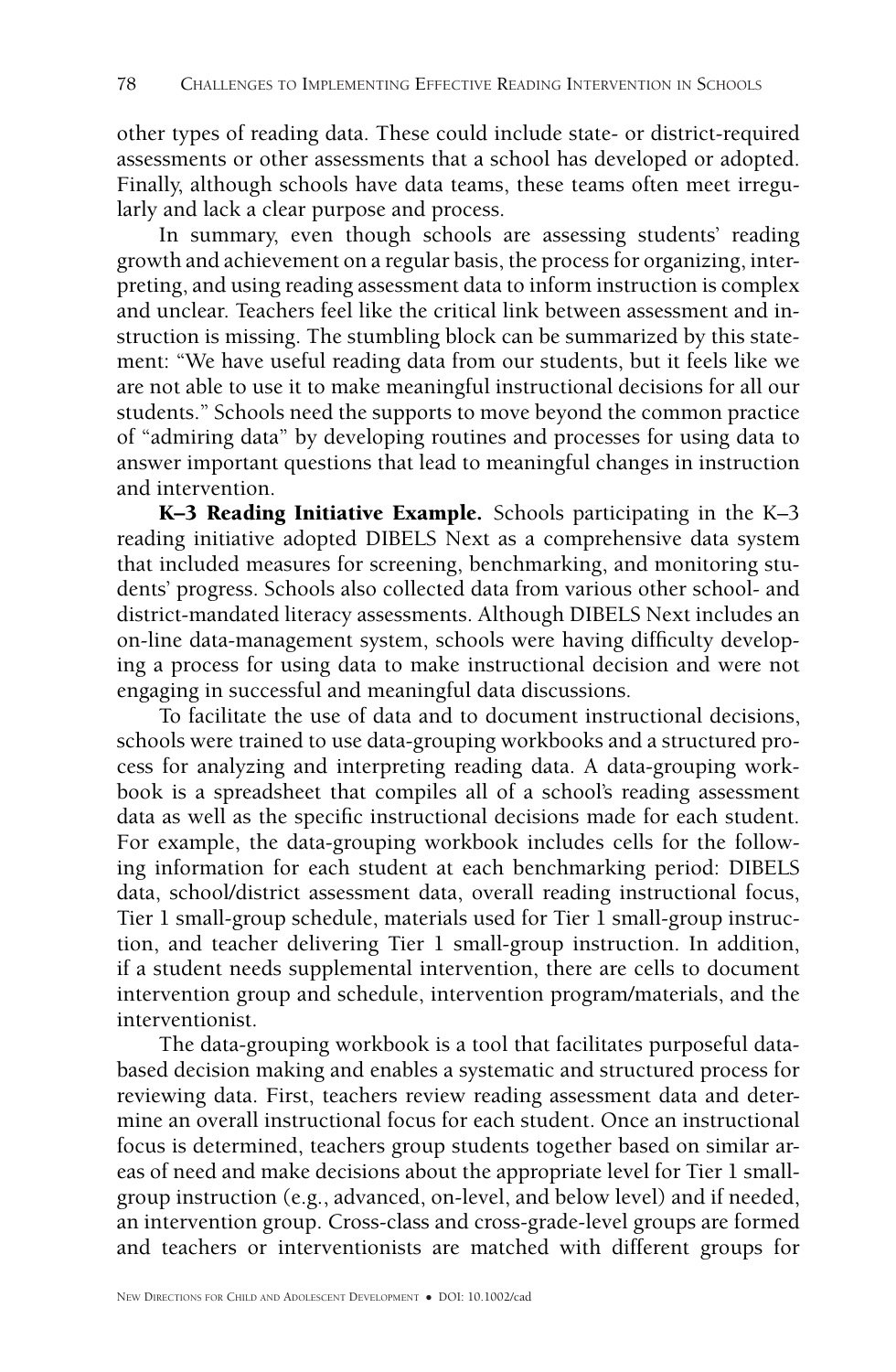lesson delivery. Finally, data-grouping workbooks are disseminated, so teachers and interventionists can see how reading supports for each student are aligned and coordinated. Because the data-grouping workbooks have cells to document each of these decisions for every student, the tool prompts teams to complete the instructional decision-making process for everyone. We've observed meetings during which a team will refuse to leave until grouping and scheduling decisions have been made for every student and the data-grouping workbook is completed.

The data-grouping workbook is a valuable tool for grouping throughout the school year and is essential to the data-meeting process. One unique data meeting is the spring meeting. Students are assigned an instructional focus and are placed into Tier 1 small groups as well as intervention groups, if needed, for the following school year. The purpose of determining fall grouping in the spring is to ensure there is no wasted instructional time. Teachers and interventionists can begin small-group instruction within the frst week of school. After fall benchmark screening is complete, students may be regrouped based on updated data.

Schools participating in the K–3 initiative established a data-meeting model that consisted of different types of data meetings scheduled throughout the school year: predata meetings, grade-level data meetings, progressmonitoring meetings, implementation meetings, and interventionist meetings. Predata meetings occurred three times during the school year to conduct initial analyses of benchmark, screening, and progress-monitoring data. This initial data analysis was conducted by a team that consisted of all specialists in the school, including the school literacy coach, reading interventionists, and ELL and special education teachers. The purpose of the predata meeting was to determine a tentative instructional focus for each student, and group the students with the most intensive needs during the intervention and small-group blocks. Grade-level data meetings also occurred three times during the school year during the same week as the predata meetings. Teachers fnalized student groupings and completed the data-grouping workbook.

Progress-monitoring meetings were scheduled two times per year approximately 6–8 weeks after grade-level data meetings. The purpose was to review progress-monitoring data to decide if intervention was enabling suffcient student growth and make instructional adjustments. Finally, gradelevel teams had implementation meetings monthly where they discussed student response to Tier 1 instruction and interventionists also met monthly to discuss student response to intervention.

## Providing Small-Group Instruction and Intervention to All Students

In MTSS frameworks, all students receive high-quality classroom reading instruction and schools use assessment data to determine the instructional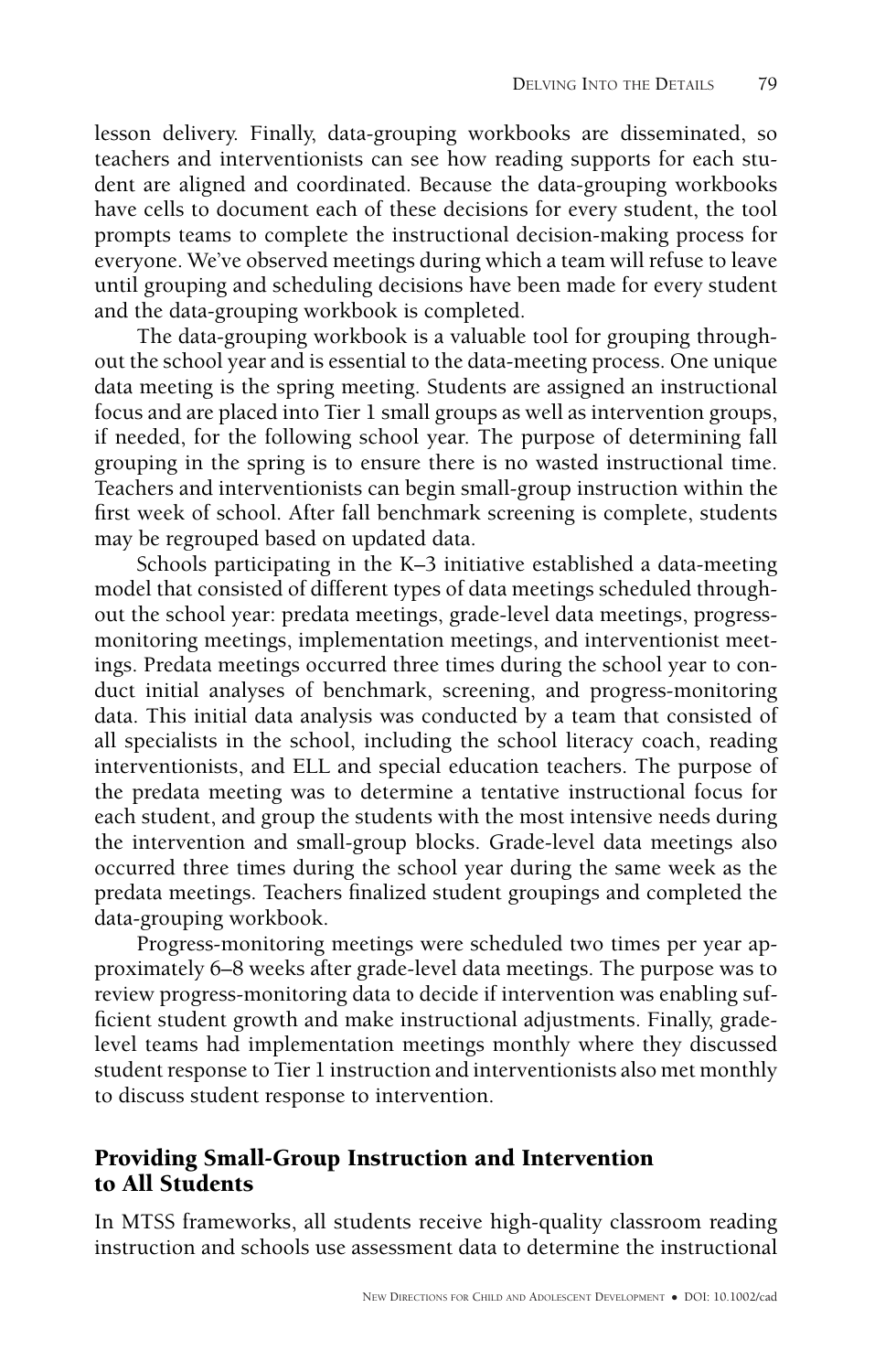needs of students and identify those students who are reading below gradelevel expectations. At this point, schools have the information to design and deliver aligned small-group instruction and intervention. Providing differentiated small-group instruction informed by student assessment data is central to MTSS models and is the mechanism that allows schools to deliver instruction that is responsive to student needs (National Center on Intensive Intervention, 2013).

In MTSS models, all students receive small-group differentiated instruction during the Tier 1 classroom reading block. Tier 1 small-group instruction reinforces content taught in the core curriculum and during whole-group instruction. The content focus and intensity of small-group instruction differs based on the needs of students. However, small-group instruction in Tier 1 is not sufficient for meeting the needs of all students. Students at signifcant risk require intensive intervention that supplements classroom instruction that is aligned and coordinated with core instruction (Harn et al., 2011; Vaughn et al., 2009; Wanzek & Vaughn, 2007). In MTSS models, Tier 2 and 3 interventions are anchored to strategies and programs supported by rigorous evidence and implemented by highly trained interventionists. Interventionists evaluate student response to interventions through frequent progress monitoring and make ongoing adjustments to instructional intensity.

Delving Into the Details. Teachers embrace the concept of providing differentiated instruction to all students and know that there are students who need intensive intervention to make progress toward important reading goals. However, challenges to providing targeted small-group reading instruction to all students are considerable. The reality is that classrooms typically have one teacher and 20-plus students, which makes scheduling and managing small-group instruction during the classroom literacy block logistically challenging. Scheduling supplemental intervention outside of Tier 1 for students across classrooms and grades is also diffcult, especially when there are large numbers of students who require intensive interventions. In many schools, it can seem that there are too many students who require intervention and that their needs are too great to develop a feasible and realistic school-wide intervention plan.

Schools often know which students need supplemental intervention. However, a more complex challenge involves forming groups of students that have similar instructional profles and designing the appropriate content and instructional approach for different groups. In our experience, schools often own a range of different reading intervention materials and programs, usually in different states of completeness, often in a closet or on a shelf. Interventionists are often overwhelmed by the range of intervention options and end up picking and choosing from among different program materials or developing intervention lessons from scratch. Moreover, approaches to intervention within a school often differ based on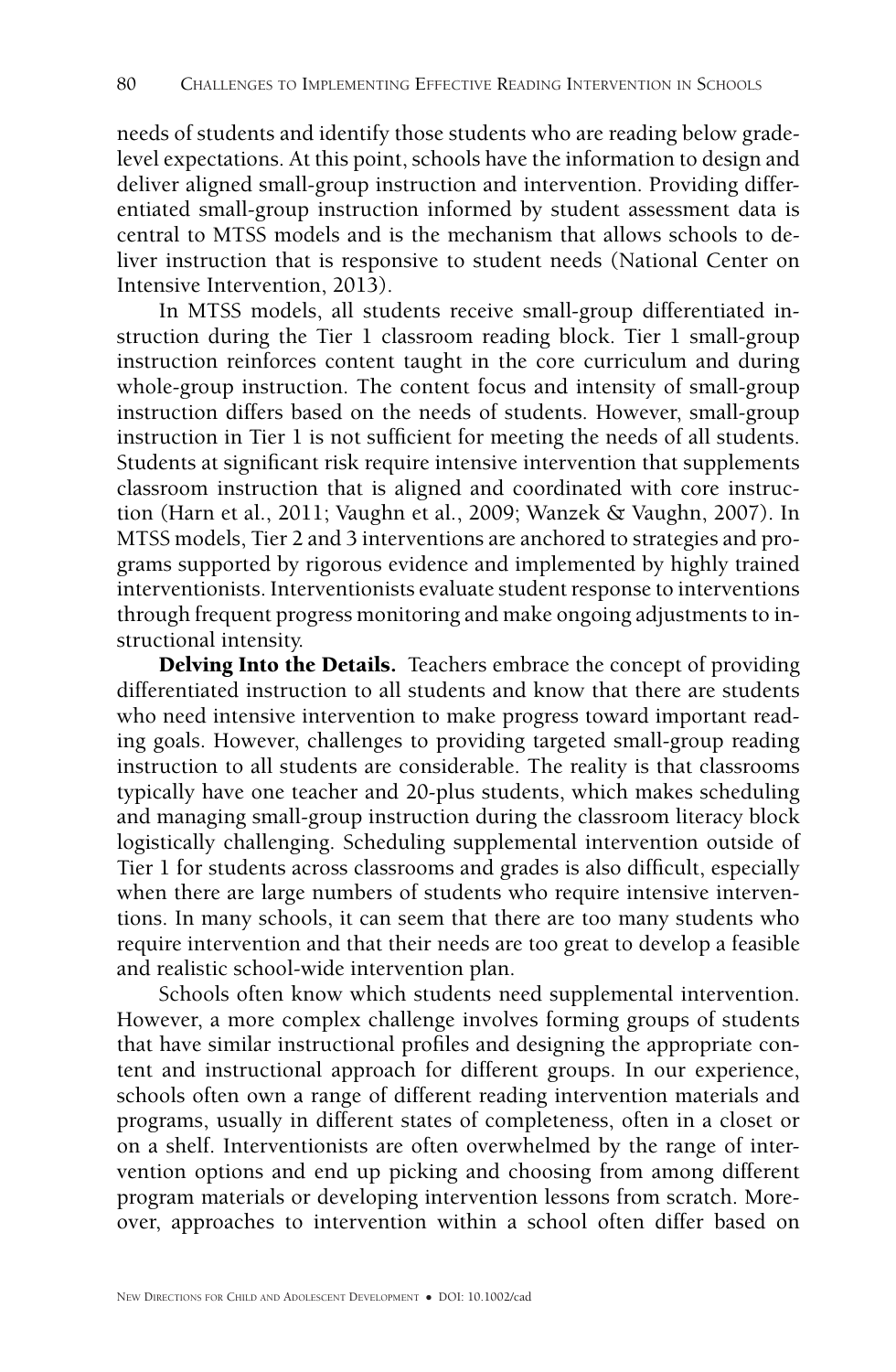disciplinary boundaries. For example, special educators may deliver reading intervention that looks very different than interventions delivered by reading teachers—and neither of these approaches may be aligned or coordinated with the classroom reading instruction provided in Tier 1. Finally, students experiencing reading difficulties require instruction of the highest quality and intensity to accelerate learning, so interventions must be implemented with fdelity and consistency.

In summary, teachers know that students require targeted small-group instruction and intervention. The challenge is determining what intervention should look like given the range of student needs and the variety of available strategies, materials, and programs. Even when schools have decided on a common approach to reading intervention, planning and coordinating small-group instruction and intervention within the constraints of an infexible school schedule is daunting. Therefore, the question becomes, "We have students who need intensive small-group intervention, but now what?" To ensure that students receive coordinated small-group reading instruction and intervention that is responsive to their needs, schools need to overcome signifcant planning challenges and scheduling barriers. Only then can students access instruction delivered with sufficient intensity and fidelity to accelerate reading achievement.

K–3 Reading Initiative Example. To make small-group differentiated instruction and intervention for all students feasible and realistic, schools participating in the K–3 reading initiative worked to develop a block schedule prioritizing reading supports. This type of block schedule is created so that each grade level has a common and consistent time allocated for wholegroup classroom reading instruction, small-group classroom instruction, and small-group supplemental intervention. This approach to scheduling maximizes the distribution of people and resources for supporting reading instruction and intervention. In the K–3 reading initiative schools, reading interventionists were able to travel from grade to grade. In addition to reading interventionists, special education teachers, ELL teachers, paraprofessionals, and other specialists were mobilized to provide push-in and pull-out support to students during small-group classroom instruction and intervention blocks without the typical scheduling conficts. A block schedule for reading prioritizes instruction frst, planning for lunch and specials second. Although this may seem logical, in our experience schools rarely prioritize instruction when developing their schedules. Many administrators are skeptical that this type of schedule will actually work, stating that this type of schedule will not work for a part-time music teacher or that the cafeteria or gym cannot be shared. We have not found this to be the case. In fact, even hesitant administrators are amazed at how an academically focused schedule can enable targeted small-group reading instruction and intervention for all students.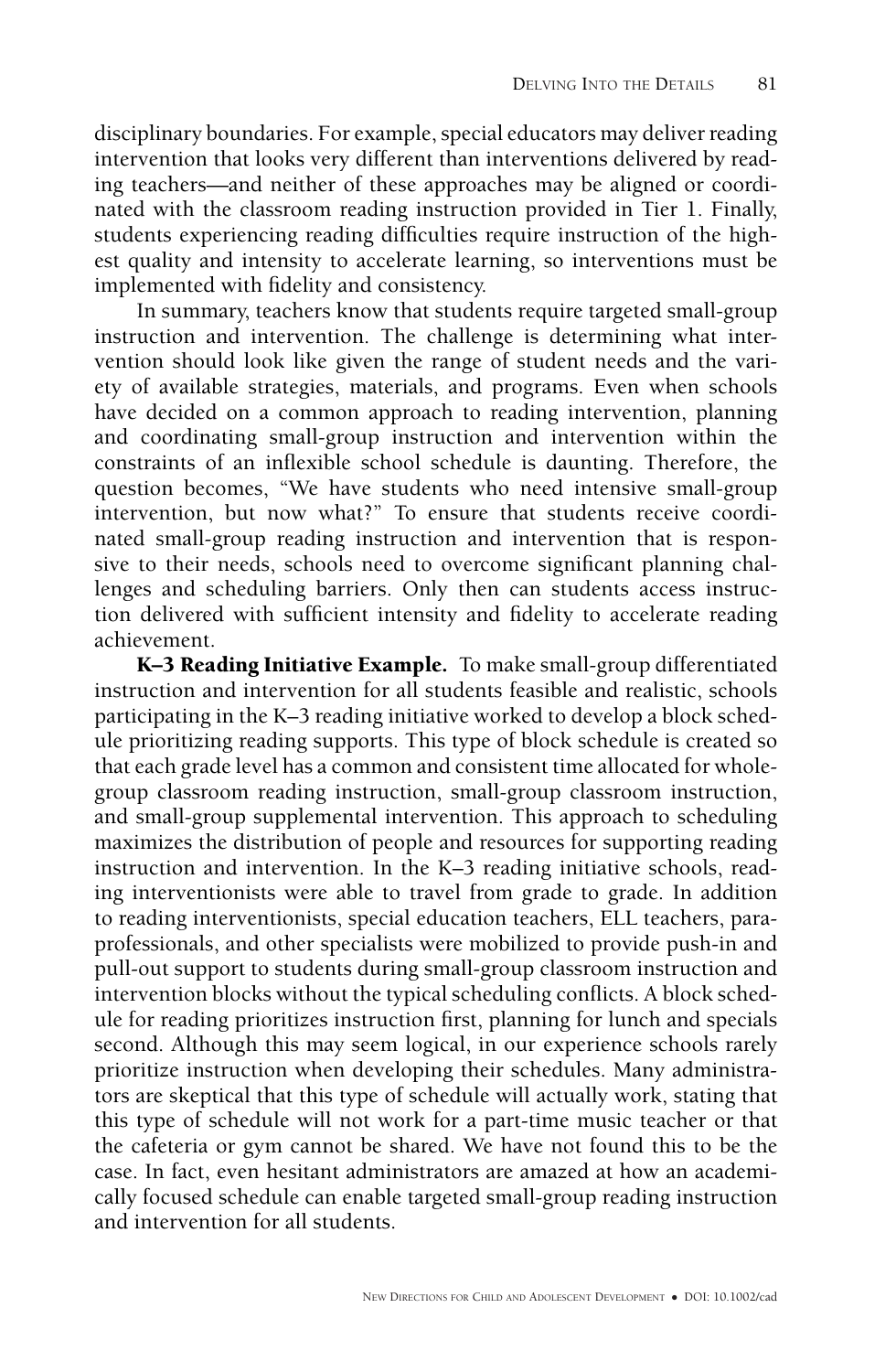Implementing a block schedule for reading support allows for effcient allocation of resources, increased instructional minutes for tiered literacy instruction and intervention, and fexibility to align reading supports with student needs. One school involved in the K–3 reading initiative was able to designate 105 min to Tier 1 instruction (45 min of whole-group instruction and 60 min of small-group instruction) with an additional 30-min intervention block. The school administration used the block schedule to ensure that students receiving additional services did so during small-group instruction. For example, if a student's IEP specifed 30 min of reading instruction every day, the special education teacher would push in during the block allocated to classroom small-group instruction to provide this support. If additional students had similar needs and the same instructional focus, the special educator could include those students in the small group. Students with the most intensive learning needs received supplemental instruction during the intervention block, often with the same teacher or interventionist that pushed in during the classroom literacy block, ensuring alignment between different tiers of instruction.

The data-grouping workbook described earlier guided the development of small-group plans. During data team meetings, students with similar instructional needs were grouped together, often across classrooms, and sometimes across grades. For each small group, the team specifed the content focus, the instructional materials or program, and the instructional dosage and scheduling. Teachers and specialists developed smallgroup templates similar to the whole-group templates to guide instruction and intervention and ensure fdelity and consistency across small groups. Similar to the whole-group plans, small-group templates were frequently revisited and adjusted based upon the student needs and response. The small-group plans also served as fdelity checklists that were used as both self-assessments and coaching tools.

Small-group and intervention plans were based on a common intervention approach closely aligned with core reading instruction. In the K–3 Literacy Initiative, schools used Enhanced Core Reading Instruction (ECRI) materials to align Tier 1 core instruction with small-group instruction and Tier 2 intervention. Researchers at the University of Oregon developed ECRI materials to enhance core reading programs with supplemental direct, explicit routines used during both whole-class and small-group instruction (Fien et al., 2015). Teachers and interventionists used ECRI materials during small-group instruction for students performing below grade level to preteach foundational skills prior to their introduction in core reading instruction as well as to review and reinforce those skills. When students did not respond suffciently to classroom instruction and supplemental ECRI instruction, intervention teams adjusted pacing, group size, and instructional dosage. For students who required an alternate intervention, interventionists implemented other evidence-based programs, including P-EIR (Proactive Early Intervention in Reading) and RAVE-O (Reading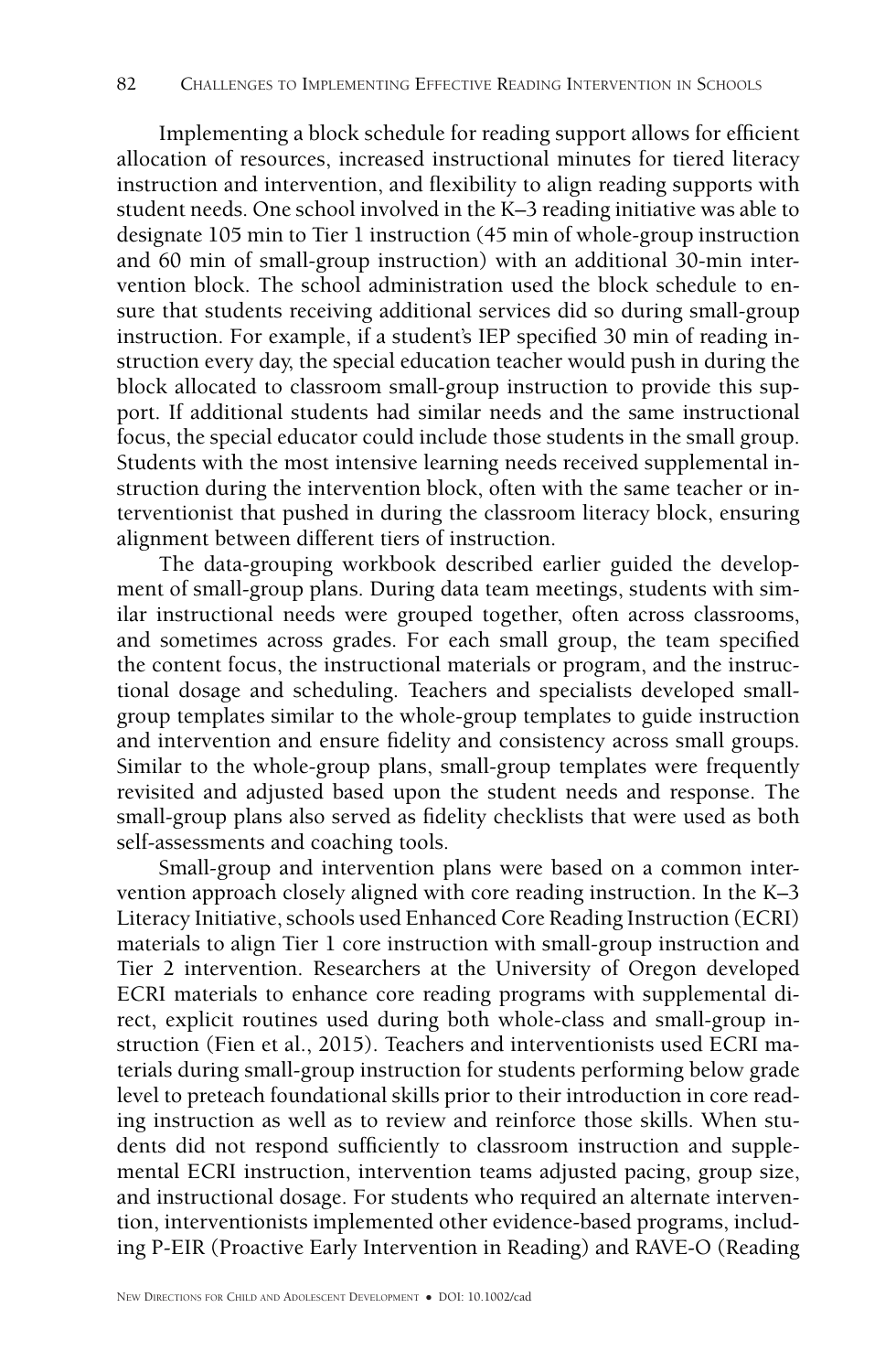Automaticity Vocabulary Engagement—Orthography). Because schools committed to implementing a small number of evidence-based interventions across grades and tiers of intervention, resources could be leveraged to provide intensive and consistent training to interventionists and specialists.

## Conclusions and Future Directions

MTSS models offer a promising approach for aligning reading instruction and intervention to the needs of students within a preventative data-based framework. However, implementing and coordinating the curriculum, instruction, intervention, and assessment practices associated with MTSS models at a school-wide level is complex and challenging. Many schools underestimate the systems, structures, and routines that are necessary to ensure that MTSS reading practices are implemented with integrity, quality, and consistency. In our experience, we've found that teachers need to delve into the details—to attend to a level of specifcity unusual in typical school-reform efforts.

High-priority schools involved in a state-level K–3 literacy initiative worked to overcome challenges and move beyond a surface-level conception of MTSS practices to embrace a deeper and more complete implementation. In these schools, literacy leadership was supported by representative school literacy leadership teams, a dynamic school literacy plan, and activity timelines that documented progress toward school reading goals. High-quality classroom reading instruction was supported by a comprehensive core reading program and whole-group templates that guided instruction and facilitated coaching. Data-based decision making was supported by structured data team meetings and data-grouping workbooks that provided a systematic process for reviewing data and documenting instructional decisions. Small-group instruction and intervention were supported by block schedules that prioritized reading instruction and aligned evidence-based interventions and small-group reading plans.

Given the scope of the K–3 pilot, we were unable to conduct an experimental study of the impact of the initiative. However, evaluation data from four schools from four different districts involved in the K–3 literacy initiative suggest that implementation of MTSS practices and systems was associated with accelerated student literacy outcomes that continued to improve over multiple years of implementation. We believe that many schools implementing MTSS in reading may encounter the same types of challenges as these four pilot schools. Therefore, researchers supporting MTSS projects, and practitioners engaged in implementing MTSS practices, should focus on building the systems, structures, and routines to move beyond surface-level implementation. We believe that for schools who are working to increase K–3 reading achievement in schools serving large numbers of students at risk for learning diffculties, delving into the details may be necessary to realize the full promise of MTTS in reading.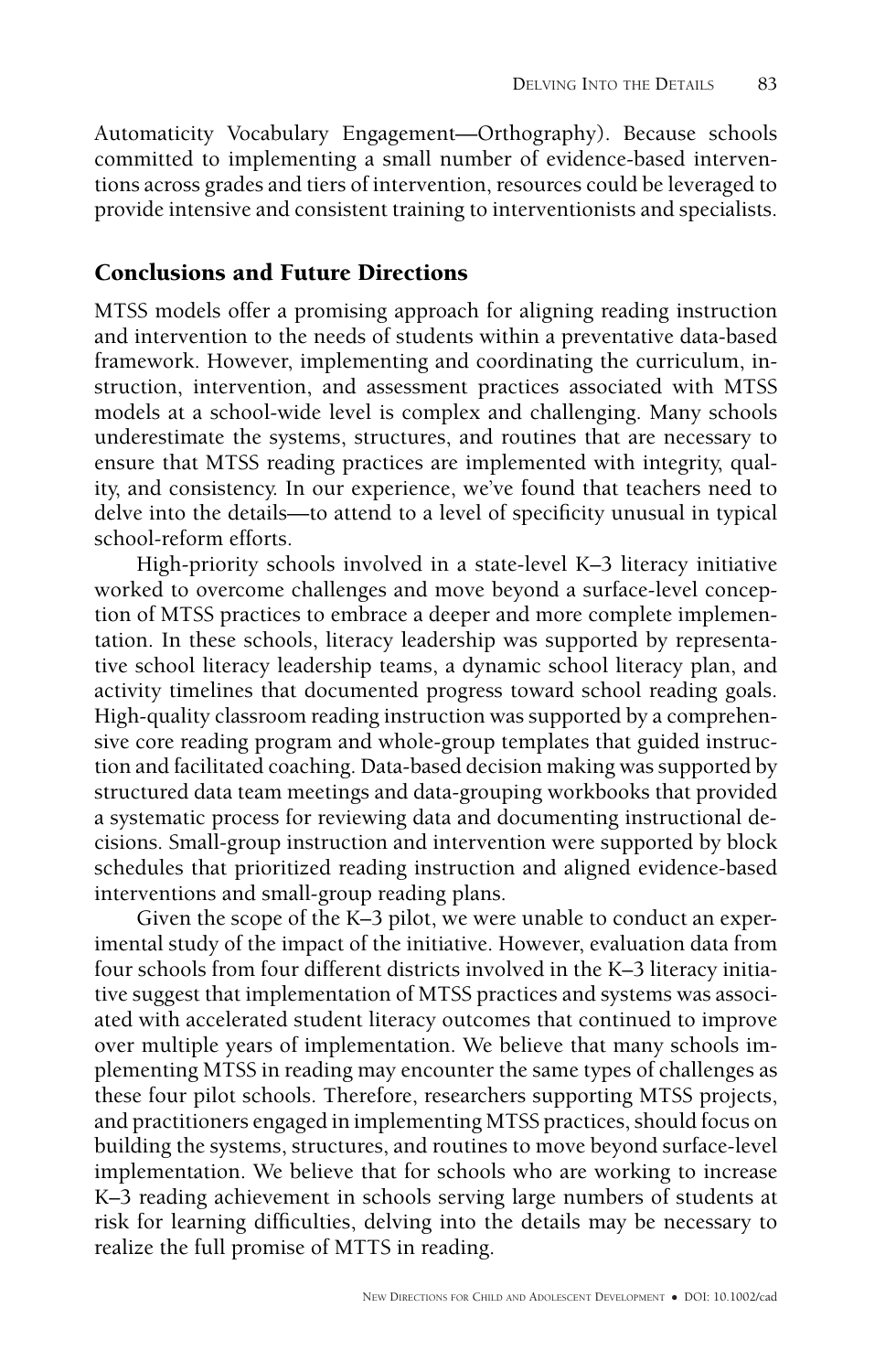#### References

- Al Otaiba, S., Folsom, J. S., Schatschneider, C., Wanzek, J., Greulich, L., Meadows, J., . . . Connor, C. M. (2011). Predicting frst-grade reading performance from kindergarten response to Tier 1 instruction. *Exceptional Children*, *77*(4), 453–470.
- Balu, R., Zhu, P., Doolittle, F., Schiller, E., Jenkins, J., & Gersten, R. (2015). *Evaluation of Response to Intervention practices for elementary school reading* (NCEE 2016–4000). Washington, DC: National Center for Education Evaluation and Regional Assistance, Institute of Education Sciences, U.S. Department of Education.
- Baker, S. K., Fien, H., & Baker, D. L. (2010). Robust reading instruction in the early grades: Conceptual and practical issues in the integration and evaluation of Tier 1 and Tier 2 instructional supports. *Focus on Exceptional Children*, *42*(9), 1.
- Coyne, M. D., & Harn, B. (2006). Promoting beginning reading success through meaningful assessment of early literacy skills. *Psychology in the Schools*, *43*, 122–133.
- Coyne, M. D., Kame'enui, E. J., & Simmons, D. C. (2001). Prevention and intervention in beginning reading: Two complex systems. *Learning Disabilities Research & Practice*, *16*, 62–72.
- Dougherty, S. M., Coyne, M., Oldham, A., & Sugai, G. (2016). *The impact of multitiered early literacy interventions on the advancement of literacy skills*. Association for Education Finance and Policy Annual Conference, Denver.
- Fien, H., Smith, J. L. M., Smolkowski, K., Baker, S. K., Nelson, N. J., & Chaparro, E. (2015). An examination of the effcacy of a multitiered intervention on early reading outcomes for frst grade students at risk for reading diffculties. *Journal of learning disabilities*, *48*(6), 602–621.
- Fixsen, D. L., Naoom, S. F., Blasé, K. A., Friedman, R. M., & Wallace, F. (2005). *Implementation research: A synthesis of the literature*. Tampa, FL: University of South Florida, Louis de la Parte Florida Mental Health Institute, The National Implementation Research Network.
- Fletcher, J. M., & Vaughn, S. (2009). Response to Intervention: Preventing and remediating academic diffculties. *Child Development Perspectives*, *3*(1), 30–37.
- Fuchs, L. S., & Fuchs, D. (2009). On the importance of a unifed model of responsiveness to intervention. *Child Development Perspectives*, *3*, 41–43.
- Gersten, R., Compton, D., Connor, C. M., Dimino, J., Santoro, L., Linan-Thompson, S., & Tilly, W. D. (2009). *Assisting students struggling with reading: Response to Intervention and multi-tier intervention for reading in the primary grades. A practice guide (NCEE 2009–4045)*. Washington, DC: National Center for Education Evaluation and Regional Assistance, Institute of Education Sciences, U.S. Department of Education. Retrieved from<http://ies.ed.gov/ncee/wwc/publications/practiceguides/>
- Good, R. H., Kaminski, R. A., Cummings, K. D., Dufour- Martel, C., Petersen, K., Powell-Smith, K., et al. (2011). *DIBELS Next*. Eugene, OR: DMG. Available at<http://dibels.org/>
- Harn, B., Chard, D. J., Biancarosa, G., & Kame'enui, E. J. (2011). Coordinating instructional supports to accelerate at-risk frst-grade reader's performance. *The Elementary School Journal*, *112*(2), 332–355.
- Jones, S., Burns, D., & Pirri, C. (2010). *Leading literacy change: Strategies and tools for administrators, teachers, and coaches*. Dallas, TX: Cambium Learning.
- Lembke, E. S., McMaster, K. L., & Stecker, P. M. (2010). The prevention science of reading research within a Response-to-Intervention model. *Psychology in Schools*, *47*, 22–35.
- Leonard, K., Coyne, M. D., Oldham, A., Burns, D., & Gage, N. (2016). *Working in the weeds: Implementing and evaluating multi-tiered K–3 reading supports in high priority schools*. Council for Exceptional Children Annual Conference, St. Louis, MO.
- Kame'enui, E. J., Fuchs, L., Francis, D. J., Good R. III, O'Connor, R. E., Simmons, D. C., et al. (2006). The adequacy of tools for assessing reading competence: A framework and review. *Educational Researcher*, *35*, 3−11.